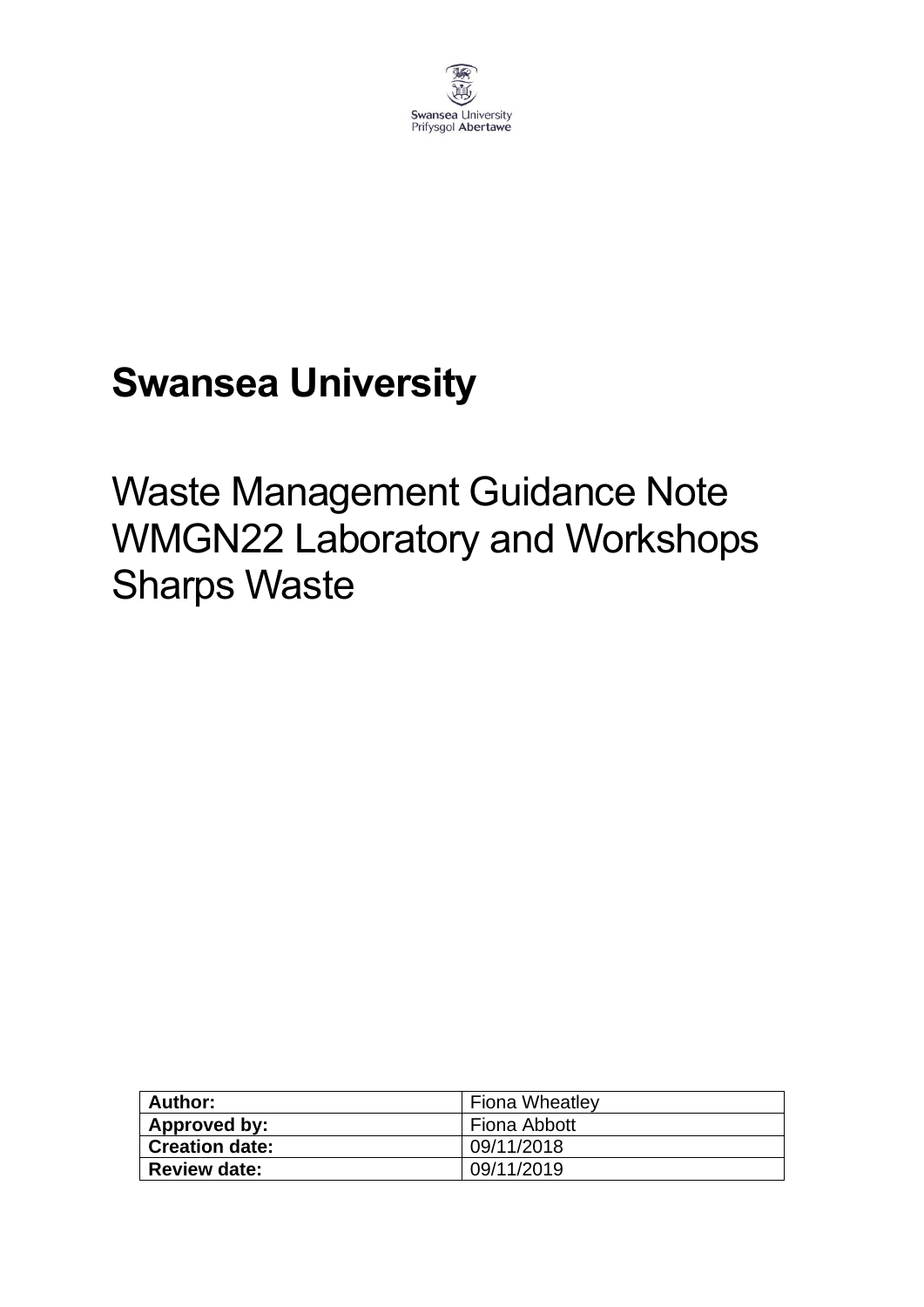| <b>Waste Management Guidance Note WMGN22</b><br><b>Laboratory and Workshop Sharps</b> |                                 |
|---------------------------------------------------------------------------------------|---------------------------------|
| <b>Location Generated</b>                                                             | <b>Laboratory Category</b>      |
| <b>EWC</b>                                                                            | 18 01 03*                       |
| <b>Transport Class &amp; UN Number</b>                                                | Class 6.2 / UN 3291             |
| <b>Type</b>                                                                           | Controlled - Hazardous Waste    |
| <b>Disposal Method</b>                                                                | Segregated for incineration     |
| Bin/Bag Type                                                                          | Yellow topped yellow ridged box |
|                                                                                       | 4ltr, 7ltr, 11ltr, 30ltr        |

### **Duty of Care Requirements**

EWC 18 01 03\* "Waste whose collection and disposal is subject to special requirements in order to prevent Infection"

It is a legal requirement to ensure all wastes are correctly classified. Incorrectly disposing of hazardous waste via a non-hazardous waste stream can lead to legal and financial penalties dependent upon the severity of the noncompliance. Sharps and chemically contaminated sharps produced in the University's laboratories and workshops must be dealt with diligently, and segregated for disposal.

The University has an appointed hazardous healthcare waste contractor whom supplies a collection service to both Singleton and Bay Campuses for sharps disposal.

#### **Items**

All **sharps** (including wastes likely to puncture red/yellow/orange bags) must be placed into **yellow sharps box** for disposal.

Chemically, and biological (not cytotoxic/cytostatic) contaminated sharps can be placed into Yellow Lidded 4 – 7ltr Yellow Sharps Box. Examples would be;

- Vials
- Tips
- Syringes & needles
- Capillary tubes
- Testing kits
- Plastic sample tubes
- Plastic pipettes
- Serological pipettes
- Plastic tips
- Blades
- Scissors
- Other disposable instruments

**None of the above items are to be placed into black, clear, yellow, orange or red bags under any circumstances.**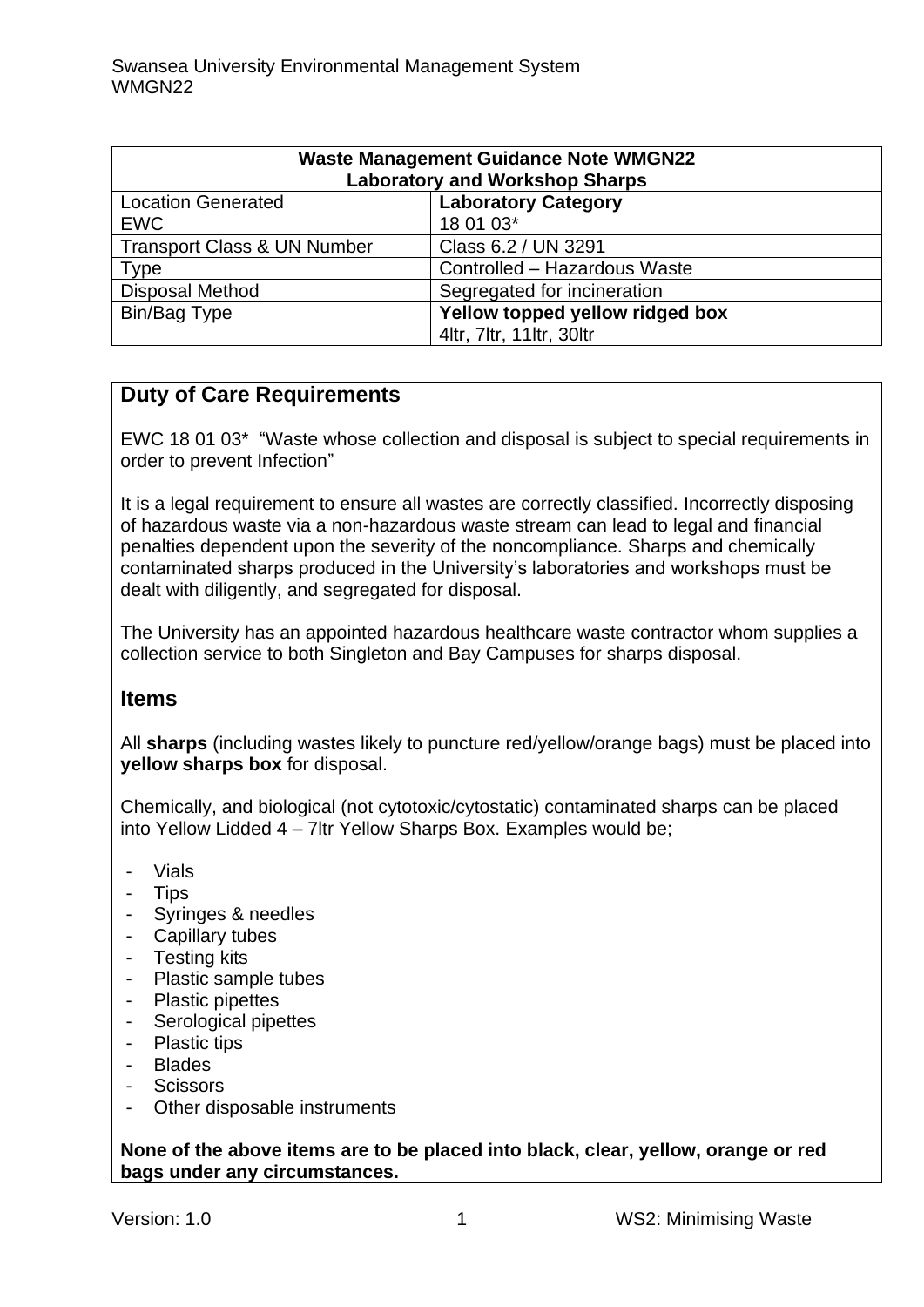# **Disposal Instructions**

### **Internal Storage**



Figure 1: Yellow Sharps Bins (4/7/11/30 litre available)

All sharps must be placed into yellow lidded sharps boxes, under no circumstance should any sharps be placed into internal bins, or external waste and recycling bins.

Yellow sharps bins can be obtained and signed out from the following locations;

#### **Singleton Campus**

- SUMS ILS1 Stores
- CoS Wallace Stores

#### **Bay Campus**

• CoE – Engineering Service Yard Office

### **External Storage/ Disposal**

For disposal, ensure the lid is sealed for transport. Full sharps bins should not accumulate in the laboratory or workshop, and should be disposed of in a timely manner. Full sharps bins must be taken back to the following locations;

#### **Singleton Campus**

- SUMS ILS1 Stores
- CoS Wallace Stores (dedicated external 1100 yellow bins). See stores staff for access

#### **Bay Campus**

• CoE – Engineering Service Yard Office (dedicated external 1100 yellow bins) See service yard office staff for access

#### **Under no circumstance should sharps bins be placed into external waste and recycling bin.**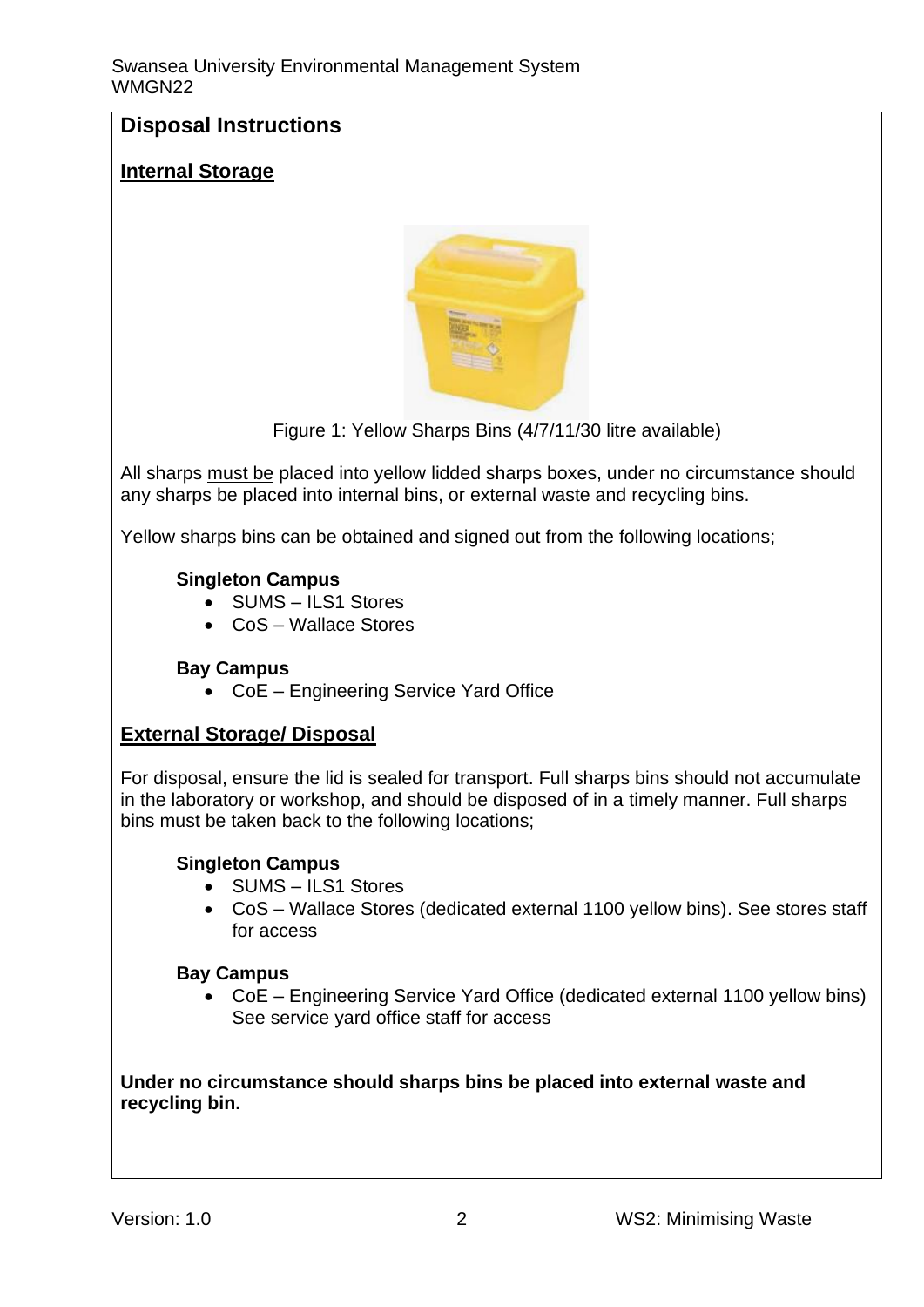## **Disposal Cost**

There is a charge for this service, contact **[estates-waste@swansea.ac.uk](mailto:estates-waste@swansea.ac.uk)** for further details.

#### **For further guidance please contact [Estates-Waste@Swansea.ac.uk](mailto:Estates-Waste@Swansea.ac.uk)**

## **Forms & Labelling**

All relevant forms, labels and further waste guidance can be found **[here.](https://www.swansea.ac.uk/sustainability/waste/#waste-management-guidance-notes=is-expanded)**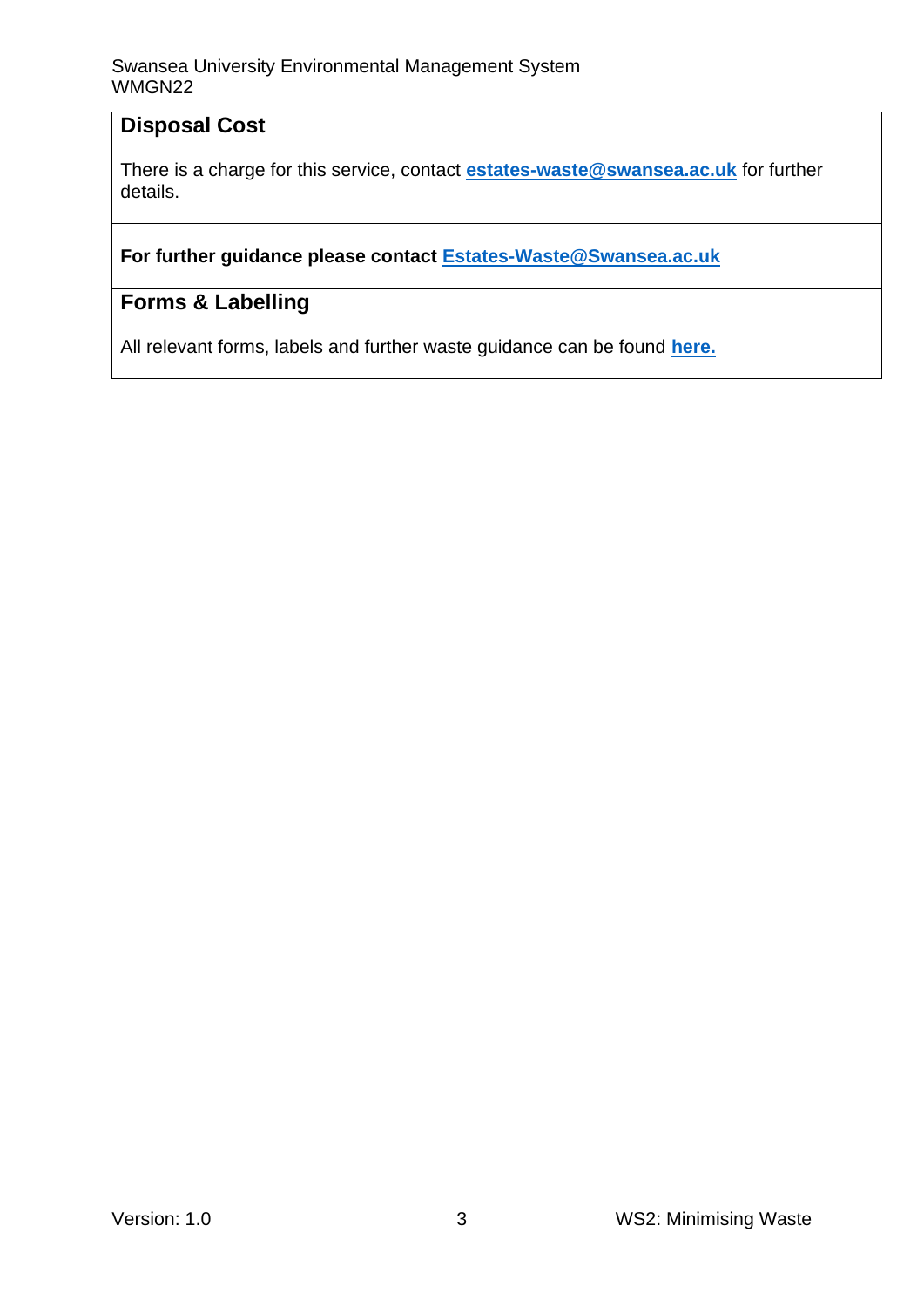

# **SHARPS BIN - BROKEN LABORATORY GLASS ONLY**

**30L YELLOW RIDGED CLINICAL BIN – YELLOW TOP – EWC 18 01 03 \*** 

# **ITEMS**

# **BROKEN CONTAMINATED LABORATORY GLASS ONLY**

**ONLY FILL TO THE LINE** 

**NO NEEDLES / SCALPELS / METAL SHARPS / SYRINGES / BLADES** 

**STORE/COLLECTION - SEE OPERATIONAL PROCEDURE; CHEMICAL WASTE**